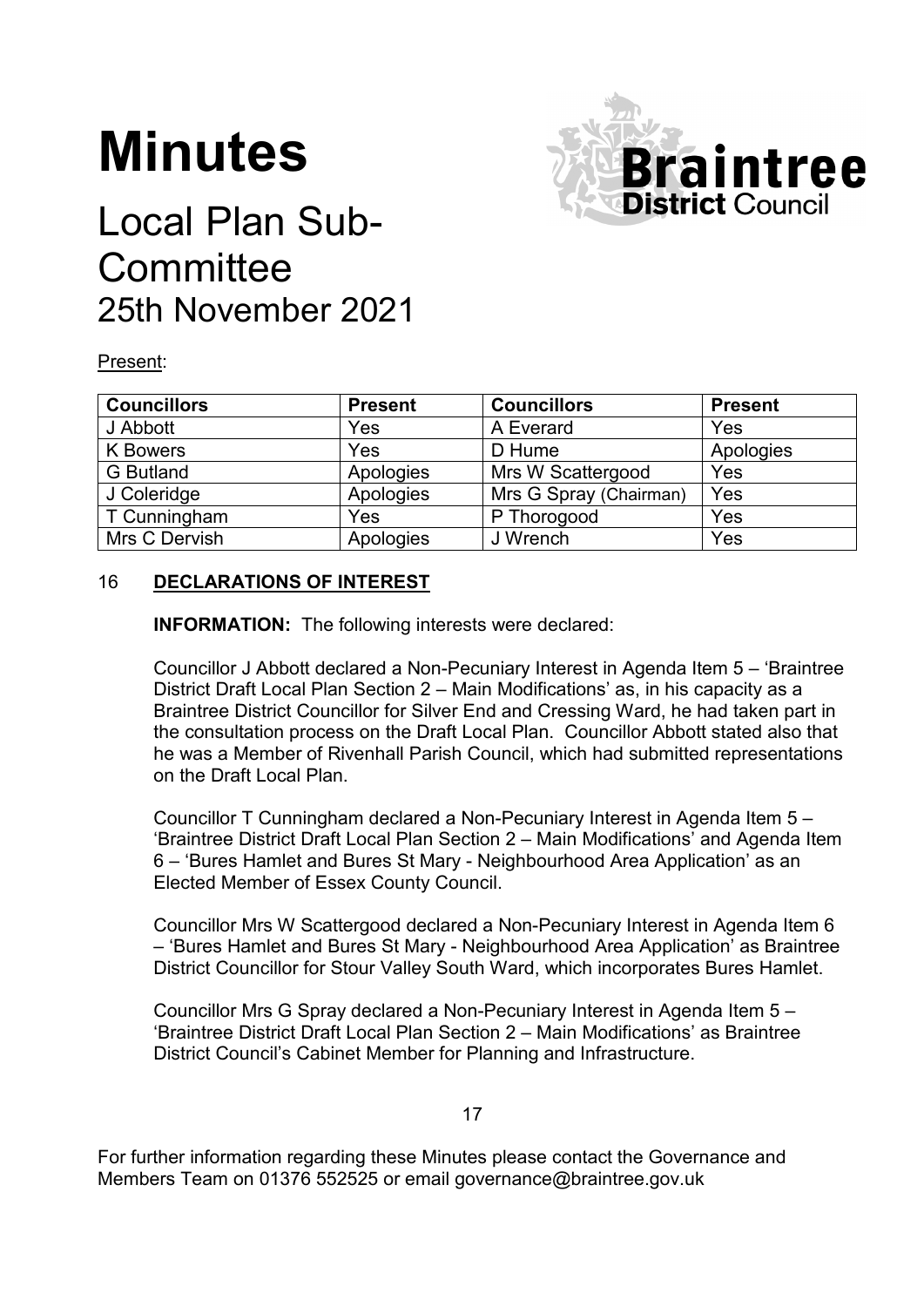Councillor P Thorogood declared a Non-Pecuniary Interest in Agenda Item 5 – 'Braintree District Draft Local Plan Section 2 – Main Modifications' and Agenda Item 6 – 'Bures Hamlet and Bures St Mary - Neighbourhood Area Application' as an Elected Member of Essex County Council and also as Chairman of the residents' group 'Kelvedon Against Urban Sprawl' (KAUS).

In accordance with the Code of Conduct, Councillors remained in the meeting, unless stated otherwise, and took part in the discussion when the Items were considered.

#### 17 **MINUTES**

**DECISION:** That the Minutes of the meeting of the Local Plan Sub-Committee held on 9th September 2021 be approved as a correct record and signed by the Chairman.

#### 18 **QUESTION TIME**

**INFORMATION:** There were no questions asked or statements made.

Councillor Mrs G Spray, the Chairman of the Local Plan Sub-Committee, referred to a written statement which had been received from Mrs E Penn on behalf of Halstead 21st Century Group. Mrs Penn had been unable to attend the meeting, but a copy of her statement had been circulated to Members of the Sub-Committee in advance. The statement supported one of the proposed modifications to the Draft Local Plan Section 2. Councillor Mrs Spray thanked Mrs Penn for her comments.

Members of the public would be encouraged to submit representations to the Council as part of the formal consultation process on the main modifications to the Draft Local Plan.

Principally, these Minutes record decisions taken only and, where appropriate, the reasons for the decisions.

#### 19 **BRAINTREE DISTRICT DRAFT LOCAL PLAN SECTION 2 – MAIN MODIFICATIONS**

**INFORMATION:** Consideration was given to a progress report on Section 2 of the Braintree District Draft Local Plan and on the proposed main modifications to Section 2. In discussing the report, Members of the Local Plan Sub-Committee had regard to updated versions of Appendix 2 (Sustainability Appraisal) and Appendix 3 (Habitat Regulations Assessment) of the report, which had been circulated prior to the meeting. The Chairman of the Sub-Committee apologised for the late circulation of these updated documents.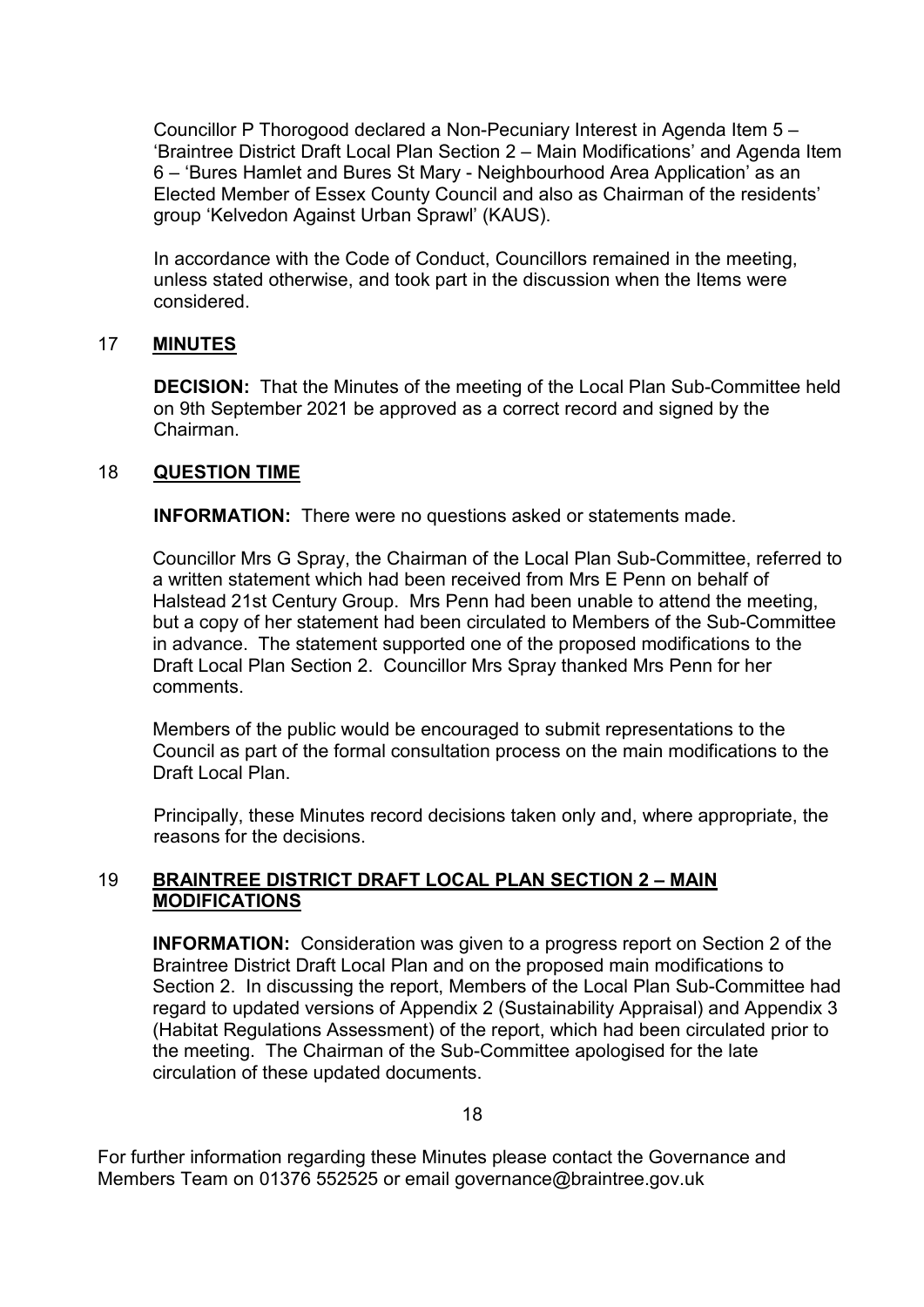Section 2 of the Draft Local Plan contained policies which would direct the development of homes, employment, infrastructure and community facilities in the Braintree District up to 2033, including meeting the requirements for homes and employment as agreed within Section 1 of the Plan.

The Planning Inspectorate had appointed Mr J Bridgewater and Ms A Jordan to examine Section 2 of the Draft Plan and oral Hearings had been held in July 2021. The Council had published a document prior to the Hearings which had proposed main modifications to Section 2. Further changes had also been proposed and discussed during the course of the Hearings. At the request of the Inspectors, the Council had subsequently published a document containing a schedule of all of the proposed main modifications, which would be subject to public consultation. The main modifications related predominately to the text of policies within the Draft Plan and they also addressed its soundness and legal compliance. The full schedule of main modifications was attached at Appendix 1 to the Agenda report. The Council had also published a schedule of minor modifications to the Draft Plan and had made changes to the Inset Maps which together formed the Proposals Map of the Plan. The minor modifications and other changes were also attached at Appendix 1 and these too would be subject to public consultation. However, it was reported that the Inset Maps did not form part of the Draft Local Plan examination process and that they had not been included in Appendix 1. It was agreed that copies of the maps, as amended, should be sent to Members of the Sub-Committee for information.

As part of the Local Plan process, the Council was required to produce a Sustainability Appraisal (SA) to consider the impact of Section 2 of the Draft Plan on the environment. The current SA had been reviewed to take account of the proposed main modifications and the updated version of the SA was attached at Appendix 2 to the Agenda report. The revised SA had not raised any significant issues or concerns. The SA would also be subject to public consultation.

The Council was also required by law to undertake a Habitat Regulations Assessment (HRA) of the potential effects of Section 2 of the Draft Plan on designated European habitat sites including Special Protection Areas and Special Areas of Conservation. The HRA had been updated to take account of new case law since 2017 and to consider the implications of the main modifications proposed to Section 2 of the Draft Plan. The updated version of the HRA was attached at Appendix 3 to the Agenda report. The revised HRA had concluded that the proposed main modifications would not have an adverse effect. The HRA would also be subject to public consultation.

Public consultation on the proposed main modifications to Section 2 of the Draft Plan and on the revised SA and HRA would take place over a period of seven weeks between December 2021 and January 2022. The exact dates were currently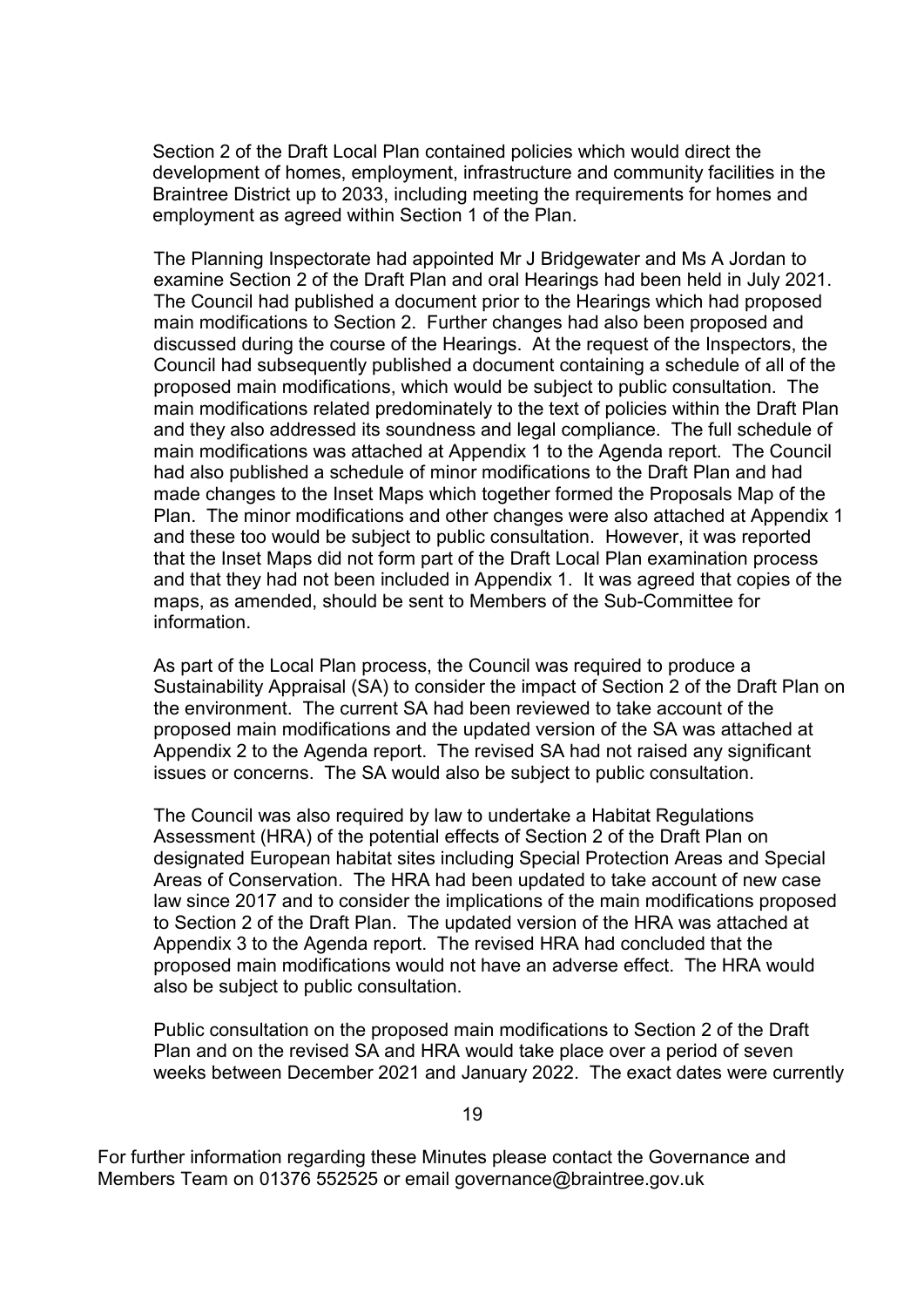subject to change. At the end of the consultation period the Council would send the responses received to the Inspectors for consideration. Once the Inspectors were satisfied that they had all relevant information they would submit their final report, including a schedule of the main modifications required to make Section 2 of the Draft Plan sound. On receipt of this final report, the Council would be able to formally adopt Section 2 of the Plan which would replace all remaining parts of the Local Plan Review 2005 and the Core Strategy 2011.

In discussing this Item, reference was made to the proposed main modification no. 27 (policy LLP19) 'Strategic Growth Location – Land East of Broad Road, Braintree' and, in particular, the references to education and childcare use. It was noted that the third and fourth bullet points of the modification were duplicates and that the fourth bullet point should be deleted. It was also noted that the proposed main modifications nos. 38, 63 and 90 contained grammatical errors and that these would be corrected. A query was raised regarding the amendment of Inset Map 2a Witham North (no. MP20) and the proposed removal of a local wildlife site at The Old Rectory Meadows, Rivenhall (Bra175). Officers agreed to check if this site had been re-designated, or removed in error.

The Members of the Local Plan Sub-Committee thanked Ms E Goodings, Head of Planning and Economic Growth and Officers in the Planning Policy Team for their work on the Draft Local Plan.

#### **DECISION:**

- (1) That a seven week period of public consultation on the main modifications to the Braintree District Draft Local Plan Section 2, the updated Sustainability Appraisal and the updated Habitat Regulations Assessment be approved.
- (2) That the Director of Growth be authorised to make minor changes to the draft revised Sustainability Appraisal to accompany Section 2 the Local Plan.
- (3) That the Director of Growth be authorised to make minor changes to the revised Habitat Regulations Assessment to accompany Section 2 of the Local Plan.

#### 20 **BURES HAMLET AND BURES ST MARY - NEIGHBOURHOOD PLAN AREA APPLICATION**

**INFORMATION:** Consideration was given to a report on a joint application submitted to Babergh District Council and Braintree District Council by Bures Hamlet Parish Council and Bures St Mary Parish Council to designate both Parishes as a single Neighbourhood Plan Area. A map of the proposed area was attached at Appendix 1 to the report.